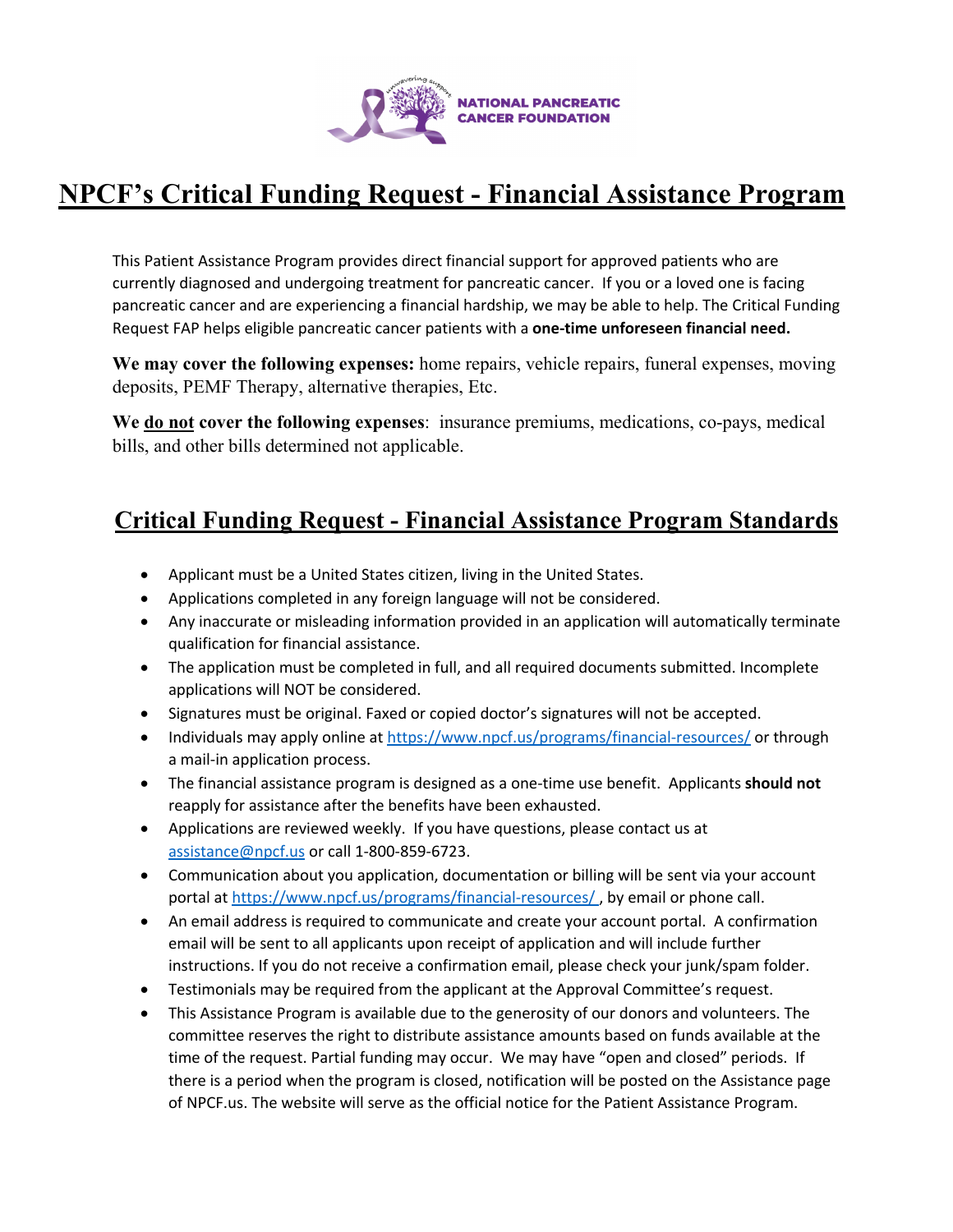

### **Application for Critical Funding Request – FAP Checklist**

#### **Applicants must provide a copy of each of the following items to be considered for this program.**

- $\Box$  Completed Application for Patient Assistance Program form. (see below)
- $\Box$  Proof of US Citizenship (copy of birth certificate or passport)
- $\Box$  Copy of Drivers License or State Identification Card
- $\Box$  Doctor's statement. Statement must be on treating doctor's letterhead, advising that you are currently receiving treatment for pancreatic cancer and the date of diagnosis. \*\**\* Must be an original signature by the doctor (you can upload a copy for now but the original must be mailed to P.O. Box 1848, Longmont, CO 80502 prior to dispersing funding.. \*\*\**
- $\Box$  Statement of Need. A written and signed letter of explanation from the applicant regarding the current situation and need for financial assistance. *\*Letters without the applicant's signature with not be accepted.\**
- $\Box$  Provide a copy of the billing invoice or estimates you are requesting assistance with.
- $\Box$  When applicable, particularly with repairs, 3 estimates will be required for submission prior to final funding decisions being made. Please call us at 1-800-859-6723 if you have questions regarding this policy and your request.

**Applications missing any of the above documented items will not be processed or approved.**

#### **All documents must be mailed to:**

**National Pancreatic Cancer Foundation Patient Assistance Program 1760 Centre Street Suite A Rapid City, South Dakota 57703**